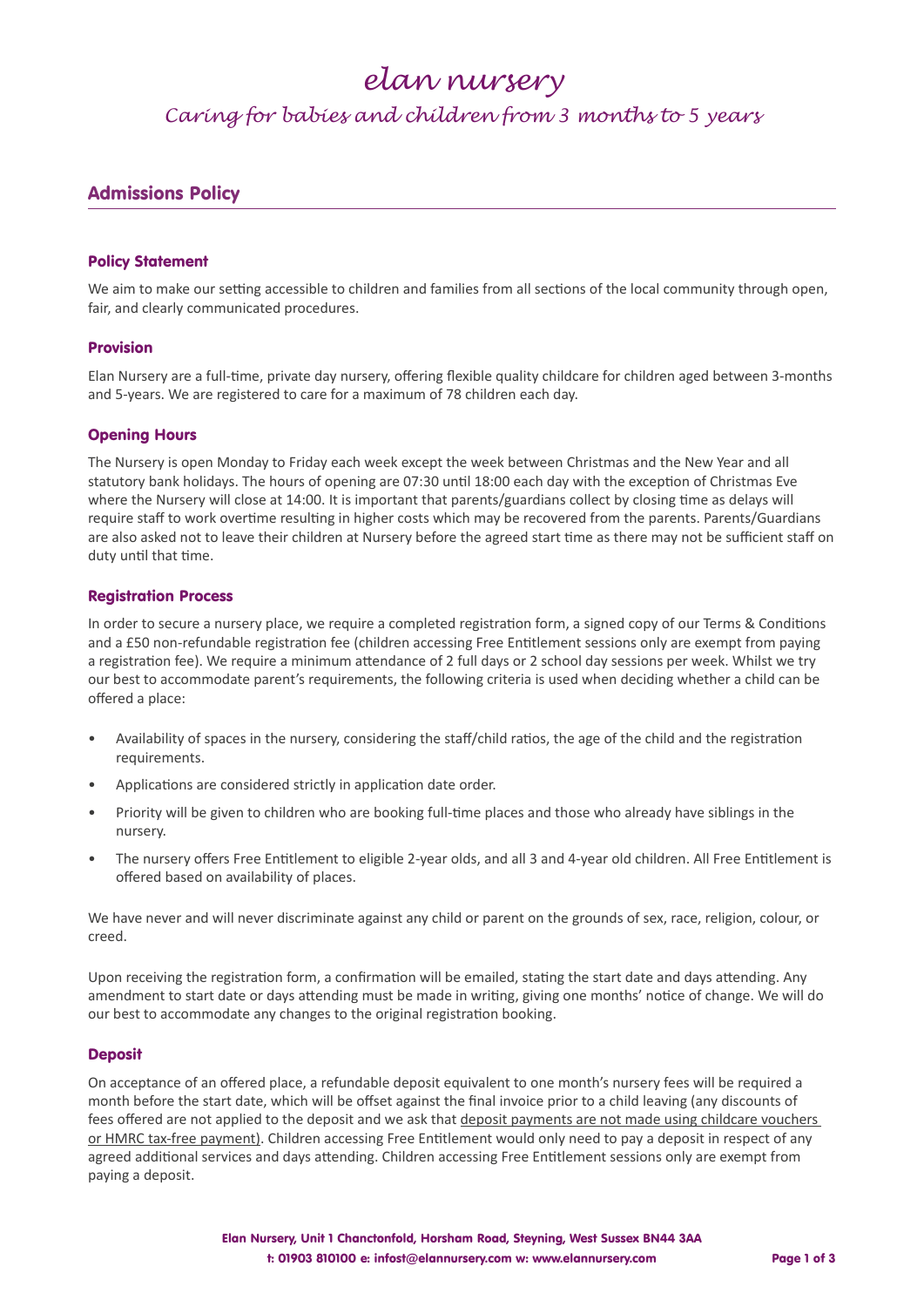## *elan nursery*

### *Caring for babies and children from 3 months to 5 years*

#### Other Charges

Parents who are late collecting their child will be charged £15.00 per child after their agreed collection time. An extra £15.00 per child will be charged after 18:15, 18:30 and 18:45. (The same principle applies to children who are collected late from a morning session.)

Nursery fees are payable monthly in advance on the 1st of the month with the first months payable one month in advance of start date. The Nursery reserves the right to refuse admission if payment has not been made in full by the due date and the child's place may be forfeited. We accept childcare vouchers and tax-free childcare payments. We do not accept cash or cheques.

#### Holiday and Unplanned Absences

We regret we cannot refund fees or give 'make-up' sessions for non-attendance due to short illnesses or holidays. The place is being held for your child and the Nursery overheads must be borne whether your child attends or not.

#### Free Entitlement

The nursery offers 5 fully funded sessions per term for children accessing Universal Free Entitlement and they are offered on a Monday and Friday between 7:30am-6pm. The nursery place will be confirmed on a termly basis. Priority is given to children who receive the 2-year funding. No additional hours or services can be accessed.

#### Free Entitlement (2-year old)

Some children will be eligible for free entitlement the term after their 2nd birthday. Details can be found on the West Sussex website *www.westsussex.gov.uk/education-children-and-families/childcare-and-early-education/free-childcarefor-2-year-olds/#is-my-child-eligible-for-free-childcare*.

Eligible children are entitled to 570 hours per year, term time only (38 weeks per year). We 'stretch' the 570 hours over 51 weeks. Therefore, we can only access a maximum of 561 hours, or 11 hours per week for 51 weeks. (Please note that eligible children cannot use the remaining 9 hours at another setting.)

#### Universal Free Entitlement (570 hours per year)

ALL children are eligible for the universal free entitlement the term after their 3rd birthday. They are entitled to 570 hours per year, term time only. We 'stretch' the 570 hours over 51 weeks, therefore we can only access a maximum of 561 hours, or 11 hours per week for 51 weeks. (Please note: the difference of 9 hours per year cannot be used at another setting.)

#### Extended Free Entitlement (additional 570 hours per week)

Some children will be entitled to the extended free entitlement the term after their 3rd birthday. Details can be found on the Government website *www.childcare-support.tax.service.gov.uk*.

The extended free entitlement will be allocated in the same way as the universal free entitlement. This means that eligible children will receive 1,140 hours per year, term time only. We 'stretch' the 1,140 hours over 51 weeks. Therefore, we can only access a maximum of 1,122 hours per year. (Please note: the difference of 18 hours per year cannot be used with us, but some parents may want to spread their FE with other settings).